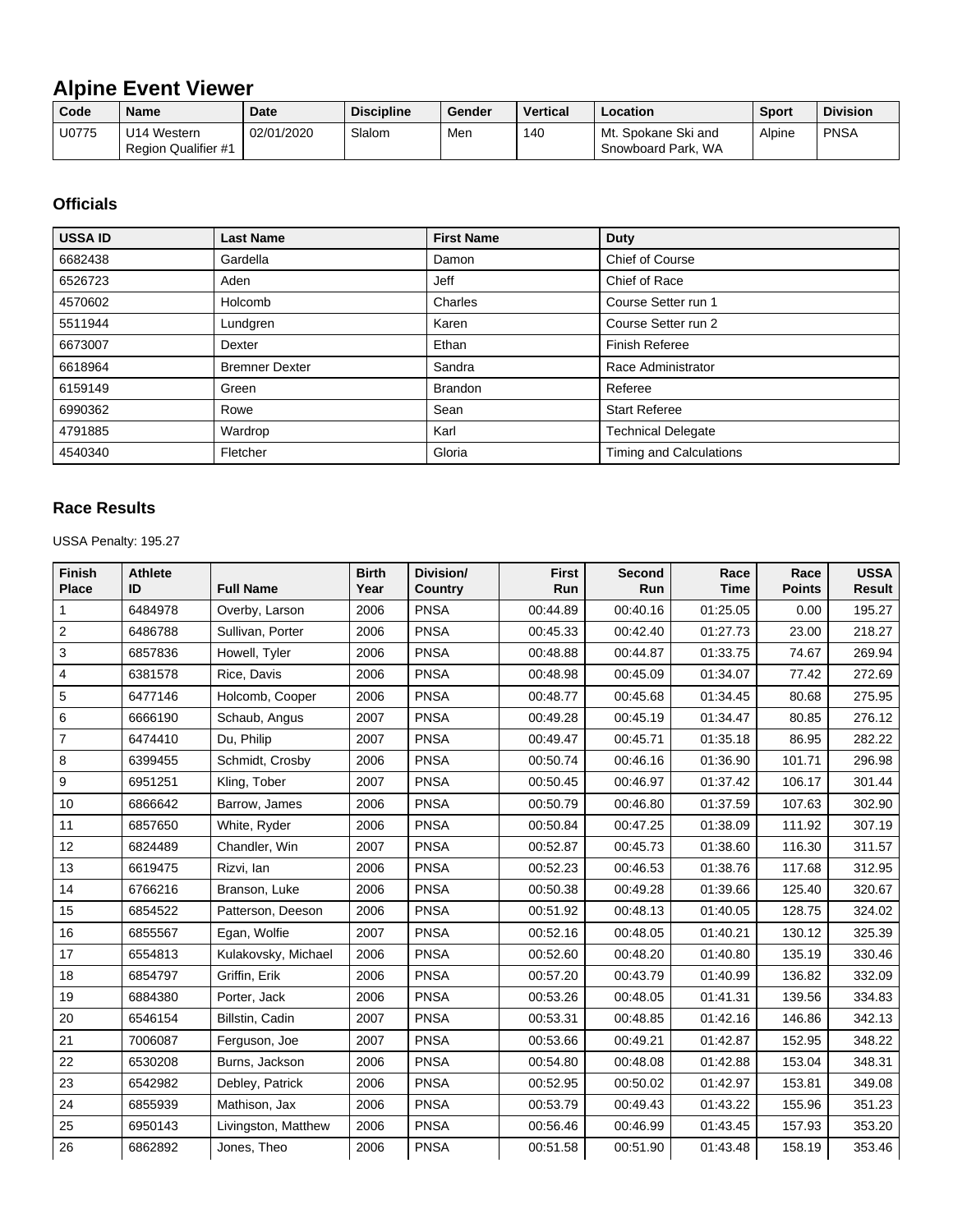| Finish           | <b>Athlete</b> |                           | <b>Birth</b> | Division/   | <b>First</b> | Second   | Race        | Race          | <b>USSA</b> |
|------------------|----------------|---------------------------|--------------|-------------|--------------|----------|-------------|---------------|-------------|
| <b>Place</b>     | ID             | <b>Full Name</b>          | Year         | Country     | Run          | Run      | <b>Time</b> | <b>Points</b> | Result      |
| 27               | 6887340        | Parsons, Leo              | 2006         | <b>PNSA</b> | 00:53.57     | 00:50.21 | 01:43.78    | 160.76        | 356.03      |
| 28               | 6937579        | Sullivan, Dan             | 2007         | <b>PNSA</b> | 00:54.54     | 00:49.72 | 01:44.26    | 164.88        | 360.15      |
| 29               | 6855335        | Verellen, Jack            | 2007         | <b>PNSA</b> | 00:57.39     | 00:47.43 | 01:44.82    | 169.69        | 364.96      |
| 30               | 6595315        | Hickok, Ethan             | 2006         | <b>PNSA</b> | 00:54.76     | 00:50.17 | 01:44.93    | 170.63        | 365.90      |
| 31               | 6901077        | Vrbata, Peter             | 2006         | <b>PNSA</b> | 00:54.93     | 00:50.37 | 01:45.30    | 173.81        | 369.08      |
| 32               | 6687669        | Frederiksen, Jack         | 2006         | <b>PNSA</b> | 00:55.67     | 00:49.70 | 01:45.37    | 174.41        | 369.68      |
| 33               | 6959666        | Welch, Lars               | 2007         | <b>PNSA</b> | 00:54.33     | 00:51.89 | 01:46.22    | 181.71        | 376.98      |
| 34               | 6856003        | Kolk, Will                | 2006         | <b>PNSA</b> | 00:50.19     | 00:56.18 | 01:46.37    | 182.99        | 378.26      |
| 35               | 6854780        | Baruffi, Niko             | 2006         | <b>PNSA</b> | 00:55.56     | 00:51.69 | 01:47.25    | 190.55        | 385.82      |
| 36               | 6666326        | Collins, Thomas           | 2006         | <b>PNSA</b> | 00:56.75     | 00:51.35 | 01:48.10    | 197.84        | 393.11      |
| 37               | 6726102        | Shays, Kai                | 2006         | <b>PNSA</b> | 01:04.56     | 00:44.27 | 01:48.83    | 204.11        | 399.38      |
| 38               | 6553089        | Flaggert, Henry           | 2007         | <b>PNSA</b> | 00:58.16     | 00:52.16 | 01:50.32    | 216.90        | 412.17      |
| 39               | 6856303        | Masuda, Reagan            | 2006         | <b>PNSA</b> | 00:56.19     | 00:54.40 | 01:50.59    | 219.21        | 414.48      |
| 40               | 6758549        | Garcia, Lucas             | 2006         | <b>PNSA</b> | 01:05.32     | 00:45.31 | 01:50.63    | 219.56        | 414.83      |
| 41               | 6853356        | Podawiltz, Trevelyan      | 2007         | <b>PNSA</b> | 00:59.00     | 00:51.87 | 01:50.87    | 221.62        | 416.89      |
| 42               | 6873222        | Pickett. Cole             | 2006         | <b>PNSA</b> | 00:57.35     | 00:53.94 | 01:51.29    | 225.22        | 420.49      |
| 43               | 6965001        | Andyke, Carson            | 2007         | <b>PNSA</b> | 01:06.08     | 00:47.23 | 01:53.31    | 242.56        | 437.83      |
| 44               | 6854654        | Saenz, Marius             | 2007         | <b>PNSA</b> | 00:59.14     | 00:54.47 | 01:53.61    | 245.14        | 440.41      |
| 45               | 6856033        | Sorom, Boden              | 2007         | <b>PNSA</b> | 01:00.82     | 00:56.21 | 01:57.03    | 274.49        | 469.76      |
| 46               | 6963833        | Oellrich, Paul            | 2007         | <b>PNSA</b> | 00:52.16     | 01:05.61 | 01:57.77    | 280.84        | 476.11      |
| 47               | 7000788        | Shanno, Theo              | 2007         | <b>PNSA</b> | 01:00.52     | 00:58.87 | 01:59.39    | 294.75        | 490.02      |
| 48               | 6525324        | Kuhn, Hunter              | 2007         | <b>PNSA</b> | 01:00.19     | 00:59.42 | 01:59.61    | 296.63        | 491.90      |
| 49               | 6600009        | Aldred, William           | 2007         | <b>PNSA</b> | 01:01.87     | 00:58.80 | 02:00.67    | 305.73        | 501.00      |
| 50               | 6773832        | Rowe, Sully               | 2007         | <b>PNSA</b> | 01:02.73     | 00:58.53 | 02:01.26    | 310.80        | 506.07      |
| 51               | 6856083        | Blakemore, lan            | 2006         | <b>PNSA</b> | 01:03.20     | 00:58.86 | 02:02.06    | 317.66        | 512.93      |
| 52               | 6897131        | Aubert, Jess              | 2007         | <b>PNSA</b> | 01:09.66     | 01:04.87 | 02:14.53    | 424.70        | 619.97      |
| 53               | 6963617        | Skaar, Soren              | 2007         | <b>PNSA</b> | 01:11.60     | 01:06.60 | 02:18.20    | 456.20        | 651.47      |
| 54               | 6857053        | Malsam, John              | 2007         | <b>PNSA</b> | 01:13.78     | 01:09.83 | 02:23.61    | 502.63        | 697.90      |
| 55               | 6937772        | Hall, Amos                | 2007         | <b>PNSA</b> | 01:46.09     | 01:00.48 | 02:46.57    | 699.70        | 894.97      |
| DNF1             | 6937632        | Owens, Elijah<br>Benjamin | 2007         | <b>PNSA</b> |              |          |             | 990.00        |             |
| DNF1             | 6583864        | Bess, Peter               | 2007         | <b>PNSA</b> |              | 00:59.15 |             | 990.00        |             |
| DNF <sub>1</sub> | 6530160        | Burns, Maxwell            | 2007         | <b>PNSA</b> |              | 00:55.94 |             | 990.00        |             |
| DNF1             | 6991471        | Graafstra, Tyse           | 2006         | <b>PNSA</b> |              |          |             | 990.00        |             |
| DNF <sub>2</sub> | 6981424        | Arnesen, Lukas            | 2006         | <b>PNSA</b> | 00:51.33     |          |             | 990.00        |             |
| DNF <sub>2</sub> | 6473405        | Falter, Luke              | 2007         | <b>PNSA</b> | 00:48.49     |          |             | 990.00        |             |
| DNF <sub>2</sub> | 6595325        | Hickok, Owen              | 2006         | <b>PNSA</b> | 00:51.46     |          |             | 990.00        |             |
| DNF <sub>2</sub> | 6769780        | Rosen, Reece              | 2006         | <b>PNSA</b> | 00:53.34     |          |             | 990.00        |             |
| DNF <sub>2</sub> | 6828752        | Miller, Ben               | 2006         | <b>PNSA</b> | 01:09.58     |          |             | 990.00        |             |
| DNF <sub>2</sub> | 6854498        | Tanner, Rex               | 2007         | <b>PNSA</b> | 00:59.53     |          |             | 990.00        |             |
| DNS1             | 6939441        | Taylor, lan               | 2007         | <b>PNSA</b> |              |          |             | 990.00        |             |
| DNS1             | 6594394        | Cervi-Skinner,<br>Maximus | 2006         | <b>PNSA</b> |              |          |             | 990.00        |             |
| DNS1             | 6594411        | Cervi-Skinner,<br>Zackery | 2006         | <b>PNSA</b> |              |          |             | 990.00        |             |
| DSQ1             | 6853344        | Houston, David            | 2006         | <b>PNSA</b> |              | 00:58.46 |             | 990.00        |             |
| DSQ1             | 6476103        | Aden, Micaiah             | 2006         | <b>PNSA</b> |              | 00:45.17 |             | 990.00        |             |
| DSQ1             | 6529620        | Kelly, Colby              | 2006         | <b>PNSA</b> |              | 00:47.08 |             | 990.00        |             |
| DSQ1             | 6524141        | Oleksy, Jamison           | 2006         | <b>PNSA</b> |              | 00:49.44 |             | 990.00        |             |
| DSQ1             | 6541620        | Loeser, Wyatt             | 2006         | <b>PNSA</b> |              | 00:52.26 |             | 990.00        |             |
| DSQ1             | 6862414        | Veillet, Oliver           | 2006         | <b>PNSA</b> |              | 00:44.13 |             | 990.00        |             |